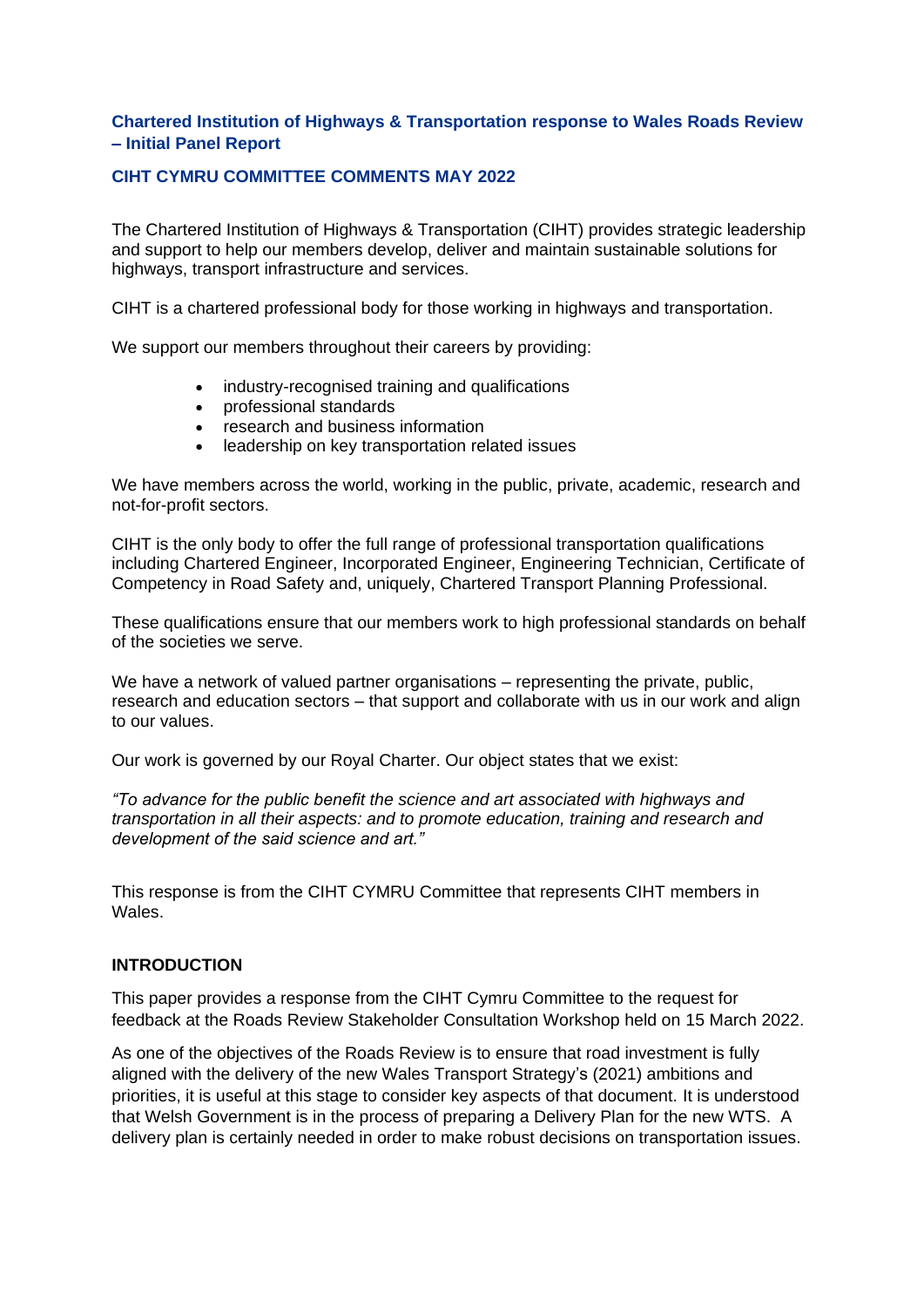An example of how this could work is from Scotland; there is the National Transport Strategy being supported by a Delivery Plan and a Strategic Transport Projects Review.

A brief outline of the new WTS together with an overview of the Scottish Governments National Transport Strategy and its supporting Delivery Plan and Strategic Transport Projects Review is given in Background Information at the end of this response.

Not every section of the Wales Roads Review: Initial Panel Report have been commented upon. The focus has been on the key sections, essentially dealing with outcomes. It is understood the quantitative/qualitative analysis of schemes subject to review will not be made publicly available. This is disappointing as CIHT members have shown a keen interest in understanding the findings of this Review and sharing this information will be helpful in gaining support to the process.

## **CONTEXT OF THE REVIEW**

Comments on this section are as follows:

This describes that Welsh Government has identified the need the reduce CO2 emissions across the whole economy by 63% by 2030. In the transport sector it is stated that one means of helping achieve the CO2 emissions reductions is to reduce that number of car miles travelled per person by 10% by 2030 (from 2019) and to increase the proportion of trips by sustainable modes (public transport and active travel) to 35% by 2025 and 39% by 2030. However, this is only part of the picture as Welsh Government's ambitions go further, as set out in the Net Zero Wales Carbon Budget 2 (see below):

#### **Transport sector ambition statement**

**We aim to reduce emissions from passenger transport by 22% in 2025 (from 2019) and 98% in 2050 through demand reduction, modal shift and the uptake of low carbon technologies.** 

**Our aim is to reduce the number of car miles travelled per person by 10% by 2030 and to increase the proportion of trips by sustainable travel mode (public transport and active travel) to 35% by 2025 and 39% by 2030.** 

**By 2025 10% of passenger car travel will be by zero emission car and 48% of new car sales will be zero emission, we will have a comprehensive network of electric vehicle charging points, and will also have transitioned a large proportion of our bus, taxi and private hire vehicles fleet to zero emission vehicles.** 

This ambition statement is important as WG recognises the need for decarbonising public transport as well as investing in a comprehensive network of electric vehicle charging points. Roads will play a key road in accommodating increases in passenger transport in the coming years. In the overall context of the new Wales Transport Strategy the Review Panel need to consider WG's Priority over the next five years to upgrade, improve and future proof the road network, addressing congestion pinch points, journey reliability, road safety and resilience. This is a key priority as adapting the highway network for increased capacity for public transport and active travel is vital to achieve modal shift.

The new Wales Transport Strategy and the supporting Net Zero Carbon Budget have challenging targets and priorities. At this stage it is difficult to have confidence that they can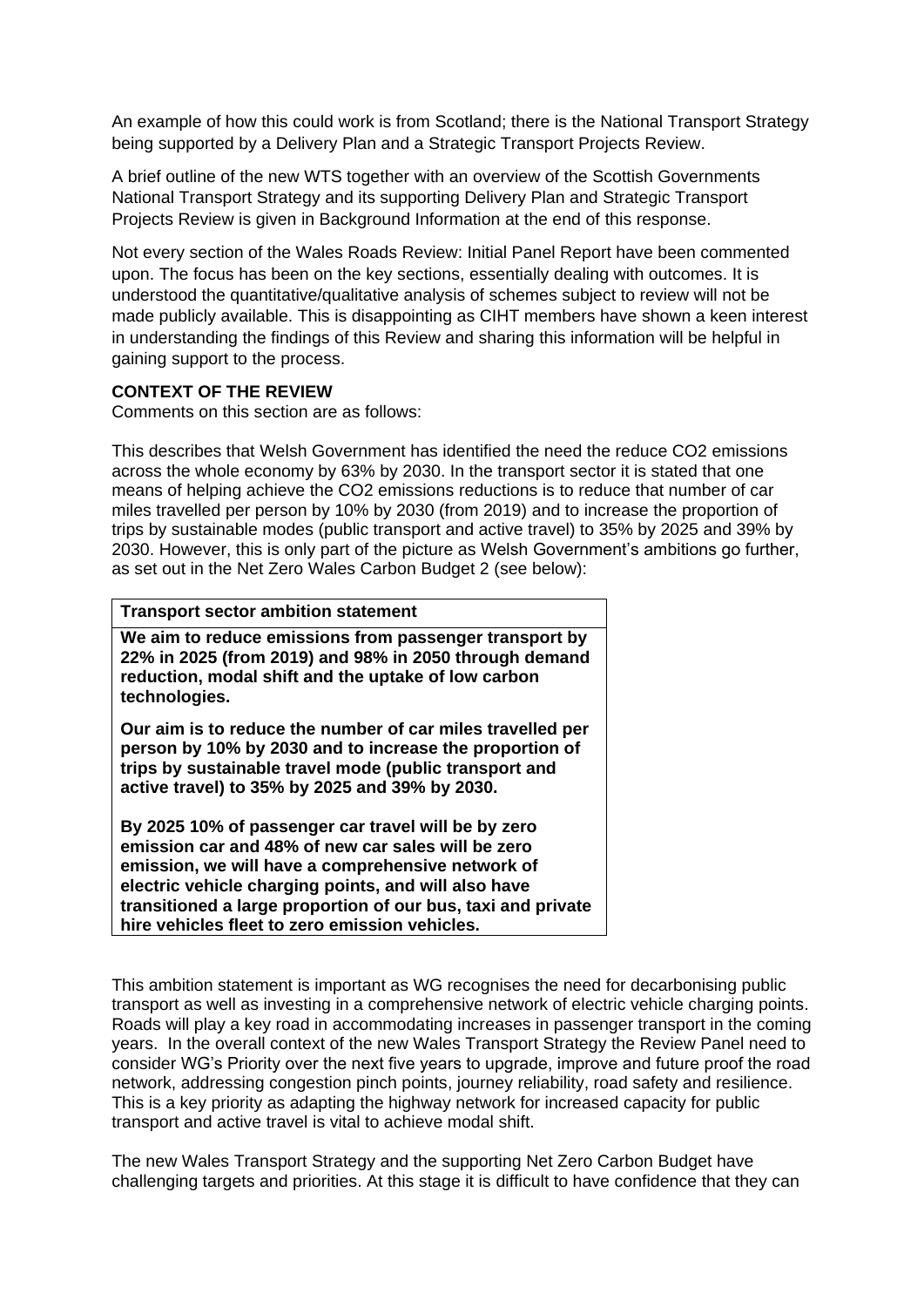be achieved without supporting information from WG that the aims are deliverable and affordable in the timescales set out. As such it would be beneficial to undertake a further review of road schemes after a delivery plan supporting the new WTS has been prepared in context of how highway schemes can contribute to achieving net zero by creating an environment that helps deliver the sustainable transport hierarchy.

### **OBJECTIVES AND TERMS OF REFERENCE FOR THE REVIEW**.

Comments on the stated Objectives for the Roads Review are ser out below:

• to ensure road investment is fully aligned to the delivery of Llwybr Newydd the Wales Transport Strategy ambitions and priorities, Welsh Government Programme for Government commitments and Net Zero Wales.

It is not clear how the Review Panel will be able to achieve this objective given that a delivery plan for the new Wales Transport Strategy has yet to be developed. In what context will the road investment be assessed? Roads can play of crucial role in enhancing public transport and indeed active travel. As recognised in Section 1.1 most of the road schemes currently in development in Wales were conceived before the adoption of Net Zero Wales, Llwybr Newydd the Wales Transport Strategy. Therefore, all the road schemes under review should be reassessed using the WelTAG process to align with all other transport interventions across Wales.

The commitment to fully align road investment with the new WTS is noted and accepted. Of particular note is the Welsh Government's priority in the WTS to "upgrade, improve and future-proof our road network, addressing congestion pinch points and investing in schemes that support road safety, journey reliability, resilience, modal shift and electric bike, motorbike and vehicle charging" is a key element to the Roads Review. It would appear the Roads Review process as set out is placing less importance on road safety, particularly as there is no specific Road Safety Criterion on which schemes will be assessed (as would be the case with WelTAG). This, in our view, is an omission and it should be a key consideration by the Review Panel.

• to develop a set of criteria which identify appropriate circumstances for expenditure of Welsh Government funds on roads.

By utilising WelTAG in the Roads Review there will not be a need for the Review Panel to develop a new set of criteria (although it is recognised some supplementary criteria may be required in areas such as carbon reduction). WelTAG is a recognised and well understood method of examining all types of transport projects. It is also noted that WelTAG is currently under review. The appropriate circumstances are set out in the new Wales Transport Strategy and also the Net Zero Wales Carbon Budget 2. Examples of these include WG's priority to:

- maintain and operate the Strategic Road Network in a way that meets our statutory obligations, minimizes adverse environmental impacts, promotes active travel, sustains and creates employment in Wales and reduces the backlog of maintenance
- upgrade, improve and future-proof our road network, addressing congestion pinch points and investing in schemes that support road safety, journey reliability, resilience, modal shift and electric bike, motorbike and vehicle charging.

• to use these criteria to recommend which of the current road projects should be supported, modified, or have support withdrawn

The WelTAG process can be used to determine how particular projects could be adapted to achieve the modal shift, for example: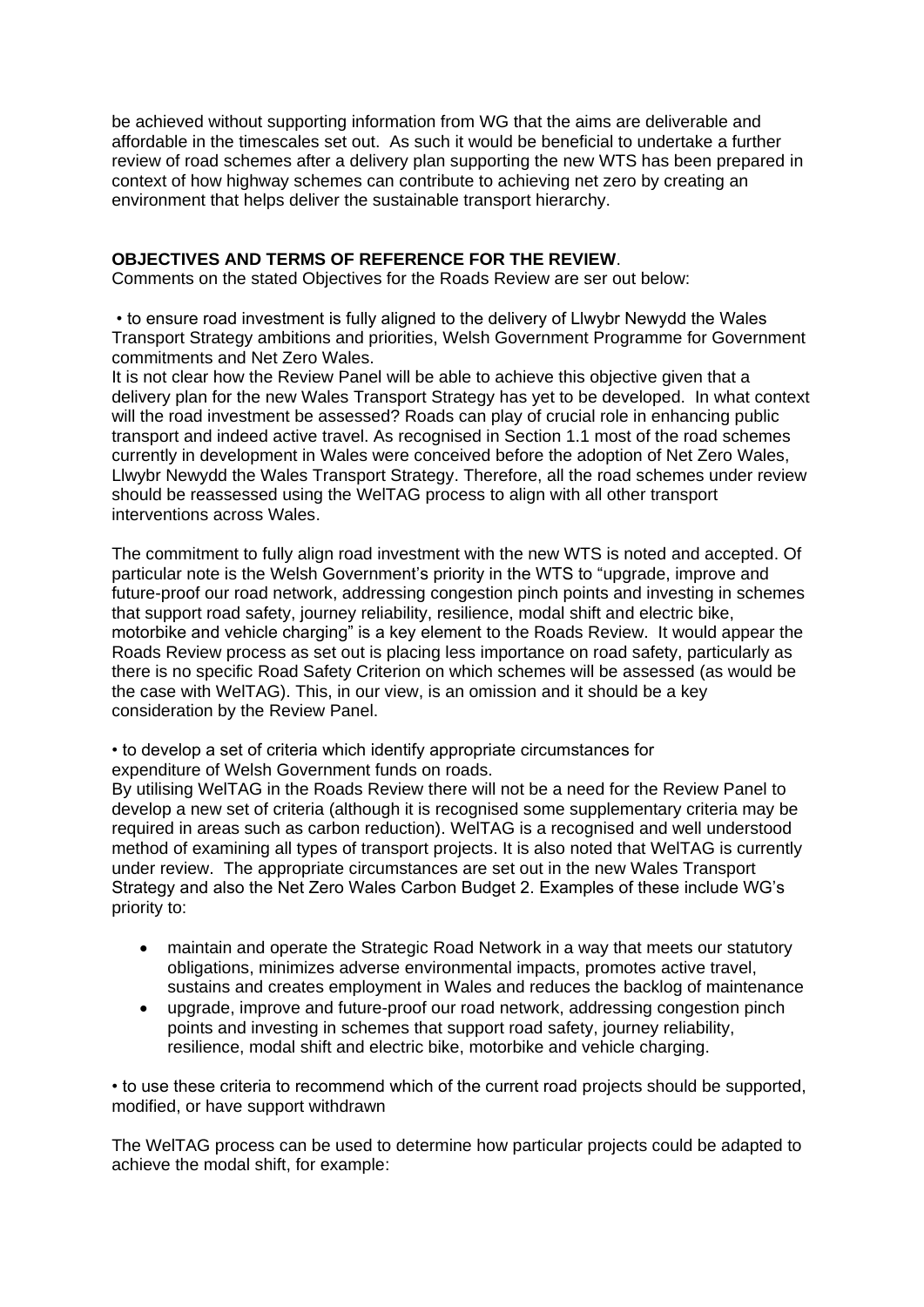- by introducing bus/high occupancy vehicle lanes and or active travel infrastructure
- developing park and ride opportunities
- linking with transport hubs

The focus should be on making better use of the highway assets, ranking schemes in priority order against one another (rather than deciding on withdrawing support). Modifying road schemes as appropriate to meet the required criteria (through WelTAG) should also be a key aim of the review. A balanced approach should be adopted in assessing schemes the projects they should not automatically 'fail' if additional capacity is provided for private transport.

• to provide guidance on reallocating road space on parts of the road network which might in future benefit from enhancement.

Agreed with reallocating road space, but the appraisal for this should be through a WelTAG approach. However, it will be important to recognise the strategic and regional aspects as well as the potential community benefits of the road scheme. Not all road schemes will require re-allocation of road space.

• to consider how any savings might be allocated, in order to ensure problems on the road network are addressed, and in particular to make

recommendations on how to tackle the backlog of road maintenance.

Considering where savings might be achieved is supported but for the Review the Panel will need require specialist input from design teams (and potentially contractors) as the considerations will need to be quite detailed to yield robust results. In line with the comments above the WelTAG process should be employed in this element of the review. It is also considered that a realistic review can only be undertaken following the preparation of a delivery plan for the new WTS.

The section sets out that "going forward" WelTAG (currently being reviewed), will ensure that all transport projects are aligned to the delivery on the new WTS ambitions and priorities. It seems that the new WTS was developed outside the WelTAG process so it's difficult to see how this will be achieved. The new strategy should have been developed using the recognised tool which is WelTAG, just like the Scottish Government used the Scottish Transport Appraisal Guidance (STAG) (i.e., its equivalent of WelTAG) to develop its National Transport Strategy, supporting Delivery Plan and Strategic Transport Projects Review.

## **SCOPE OF THE REVIEW**

As stated above, there is no need for the Panel to develop its own criteria for the review. WelTAG (with some additional specific criteria) would provide the best form of review and prioritisation of schemes. The Scope presented is relatively narrow and a doesn't include criterion to cater for adapting a scheme to accommodate public transport and or active travel measures. Similarly, there is no regional or urban/rural context of the scheme, which we consider will be important in the selection factors as will be the community benefit forthcoming.

Not accepting a scheme if private vehicle capacity is increased could potentially miss opportunities. Say for example a park and ride site could be introduced in a proposed highway improvement scheme which would allow significant numbers of car journeys to a city centre to be intercepted. Whilst car trips to and from and P&R site would increase locally, the overall miles travelled by road into the city would be reduced (along with that CO2 reductions). On that basis because the local trips on the highway improvement increased the scheme would be rejected even though overall there would be a net benefit. That does not seem right. Focusing on not increasing 'private car capacity' is very negative and it implies an anti-car approach. However, that does not come across in WG's Transport Sector Ambition Statement (as in previous section). It's going to be important to adopt a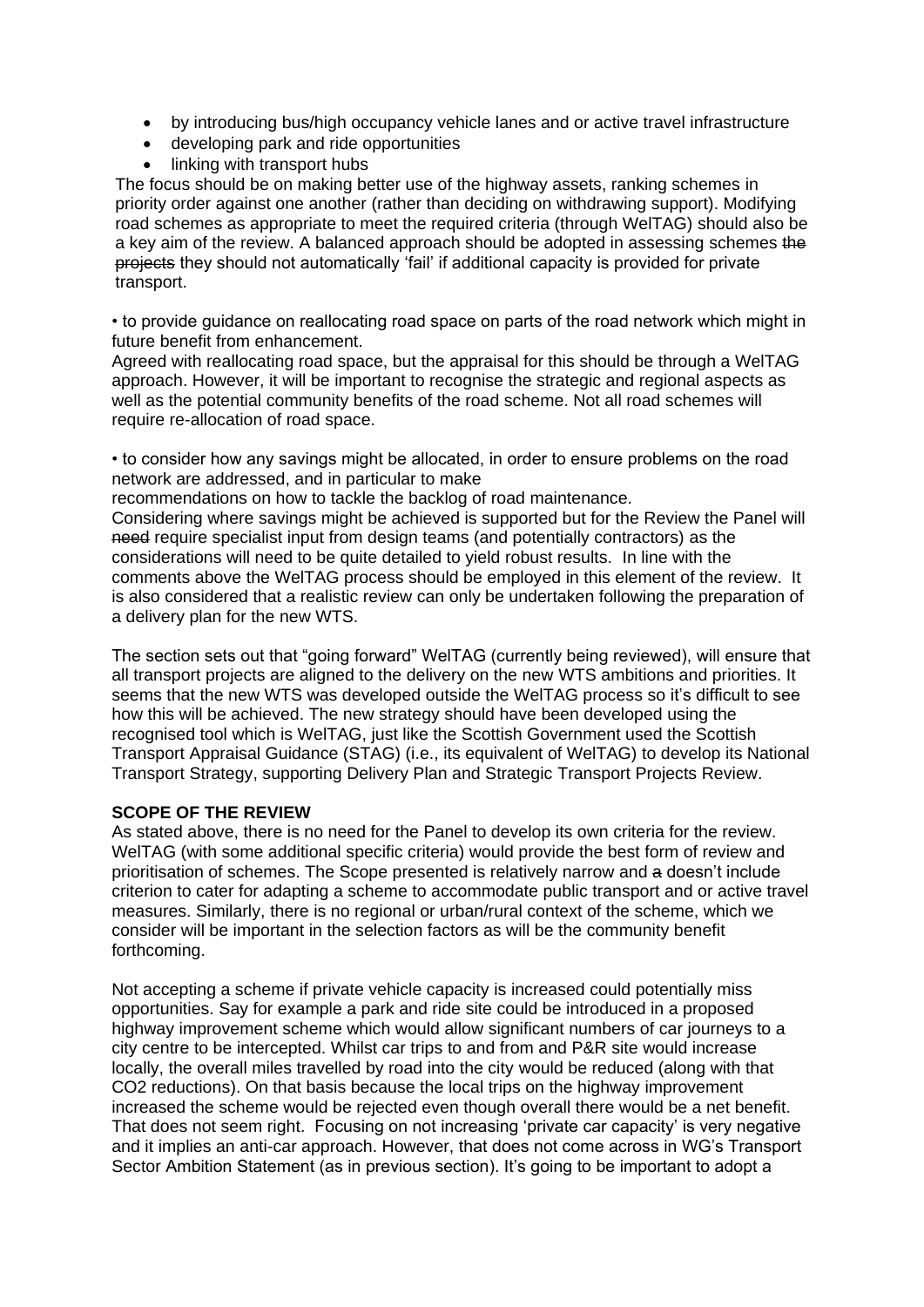balanced approach throughout the review process. A lot should depend on the extent of any increase in private vehicle capacity and whether it can be mitigated or other benefits, such as removing a congestion pinch point, accrue from the overall scheme.

It is important to remember that many schemes were never prepared to address climate change criteria, so the only way to assess them properly is to review them under the new criteria. Overall, there needs to be an open-minded approach with consideration of options to adapt, if necessary, the scheme to achieve the climate change goals and the priorities, ambitions and goals of the WTS.

It is understood from discussions at the workshop on 15 March 2022 that there are no intentions to have regular/periodic 'reviews' of the Roads programme. It would be beneficial to our members to understand how future roads and transport projects will be assessed for inclusion in future Wales Transport Delivery plans.

# **CRITERIA AND REVIEW PROCESS**

Without an understanding as to whether the new WTS can be delivered within the timescale and to budget it is not seen how the Panel could develop robust procedures. The interim report does not identify any weighting to the various criteria and what balance there may be in making judgements and panel recommendations. It is not clear whether the nine criterion are listed in order of importance or whether each has different weighting. The overall impression is that it's just a pass or fail. Despite the statement to the contrary, it certainly comes across as a 'tick-box' approach as a means of accepting or failing a road scheme.

While there will be existing scheme data, reports and drawings for the Panel to review, the robustness of such 'evidence' to assess whether it is compatible with the aims, priorities and goals of the new WTS is uncertain at this stage. There would appear to be no further opportunity to submit evidence to respond to the findings of the Panel.

Comments on the individual criterion are set out given below

## **Criterion 1 – Case for Change**

The text in the initial report refers to consideration of each schemes purpose and location. This implies there will be a regional and or strategic context to the considerations, yet the overall impressions is that such factors do not feature in the new WTS. Without a robust appraisal being undertaken using WelTAG along with the new WTS, supported by a Delivery Plan how will this criterion be assessed robustly? It is essential that the first step in the review is for WelTAG to be used to see how the scheme performs against the WTS and its Delivery Plan. As already stated the scheme's development would most likely not have included the climate change goals and the sustainable transport hierarchy forming the new criteria.

#### **Criterion 2 – Objectives Alignment with Current Policy**

This will only be possible it the scheme is re-appraised against the new criteria. As already stated this would involve using WelTAG. It is considered that the Panel would need extensive support as each of the scheme identified for review would need to be appraised in this way yet there appears to be intention to share these appraisal findings. It is noted that opportunities for increasing sustainable freight movements is specifically mentioned. It is not clear why this aspect is singled out and equally whether it just refers to freight movement by roads only. Opportunities for transfer from road to rail freight movement should also be considered even if the scheme needs modification to cover wider strategic issues. The giving over of road space is a stated goal in the new WTS and as such the scheme should be judged on whether, for example, bus lanes or high occupancy vehicle lanes can be introduced. Similarly, each scheme assessment should also consider the potential for providing increased public transport usage and active travel provisions. The approach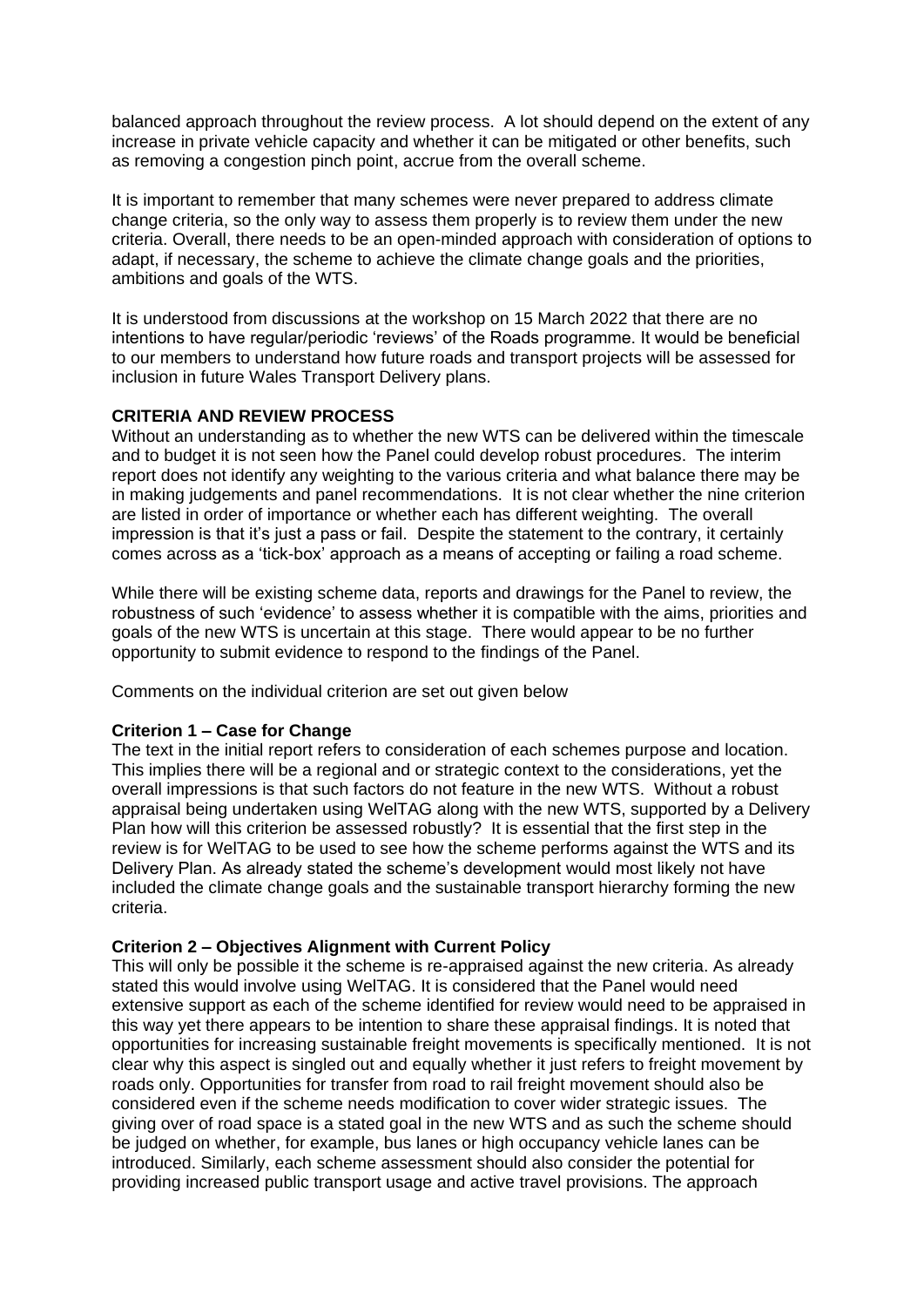should be to determine whether an existing asset (which the highway is) can be adapted to achieve the aspirations and goals to reduce CO2 emissions.

One of the key underlying Priorities of the WTS is to, (within the next 5 years):

• upgrade, improve and future-proof our road network, addressing congestion pinch points and investing in schemes that support road safety, journey reliability, resilience, modal shift and electric bike, motorbike and vehicle charging

This and other 'road' priorities need to feature in this criterion.

### **Criterion 3** – **Examination of All Appropriate Options**

As with the criteria outlined above this one seems to be a pass/fail in relation to increasing private car capacity. It is likely that during the development stages of these schemes, each would have aligned with its objectives and performance criteria applying at each stage It would be beneficial that schemes are re-assessed using WelTAG as outlined above in order for the Panel's review to robust. A great deal of public money has been invested in getting each of the schemes to their current stage and it would be unfortunate if potentially viable schemes were not assessed for their adaptability to suit new goals and current policy. The process as currently set out could result in viable schemes being cancelled in the Road Review. It would therefore be useful if the 'scoring criteria' used in the review process could be clearly set out.

The only way the Panel can address what is effectively the final question of this criteria (about whether the proposed solution would have emerged with the 'current' scheme objectives and policy) is for the existing problems and scheme options to be re-assessed using the WelTAG.

#### **Criterion 4 – Effect on CO2 Emissions**

Reference to the Terms of Reference relating to future road investment and the need to avoid increasing CO2 emissions is noted. However, it is not clear whether this relates to emissions by the private car, heavy and light goods vehicles, and indeed public transport vehicles. The new WTS does not appear to lay down any detail as to how decarbonisation of public transport will be achieved. The ambition by WG to decarbonise public transport is supported but the deliverability is questioned at this stage. As a large proportion of public transport vehicles are currently diesel powered how will Criterion 4 be applied for say bus priority schemes?

The criterion as currently drafted shows that Panel seems to be prejudging the outcome of the review, with the reference to 'road schemes that increase CO2 emissions are unlikely to be appropriate. As already stated above the road schemes to be reviewed are unlikely to satisfy new aims and policies because their development pre-date such requirements. To achieve a robust outcome of the Roads Review each scheme needs to re-assessed on the current requirements of the new WTS and the climate change commitments and be given the opportunity to review their design to minimise carbon impacts.

The second paragraph of Criterion 4 covers CO2 emissions relating to construction, operation, and maintenance. The intention seems to relate to road scheme alone but surely the same issues equally apply to any new or upgraded infrastructure provisions, i.e., public transport (bus and rail) as well as active travel schemes. This selective focus on one infrastructure intervention has the potential to miss opportunities. Therefore, all transportation schemes/interventions should be looked at as a whole and appraised as part of a collective review. This is what the Scottish Government did in preparing its Strategic Transport Projects Review (STPR2). Such an approach could lead to more robust decisions on future investment on transportation.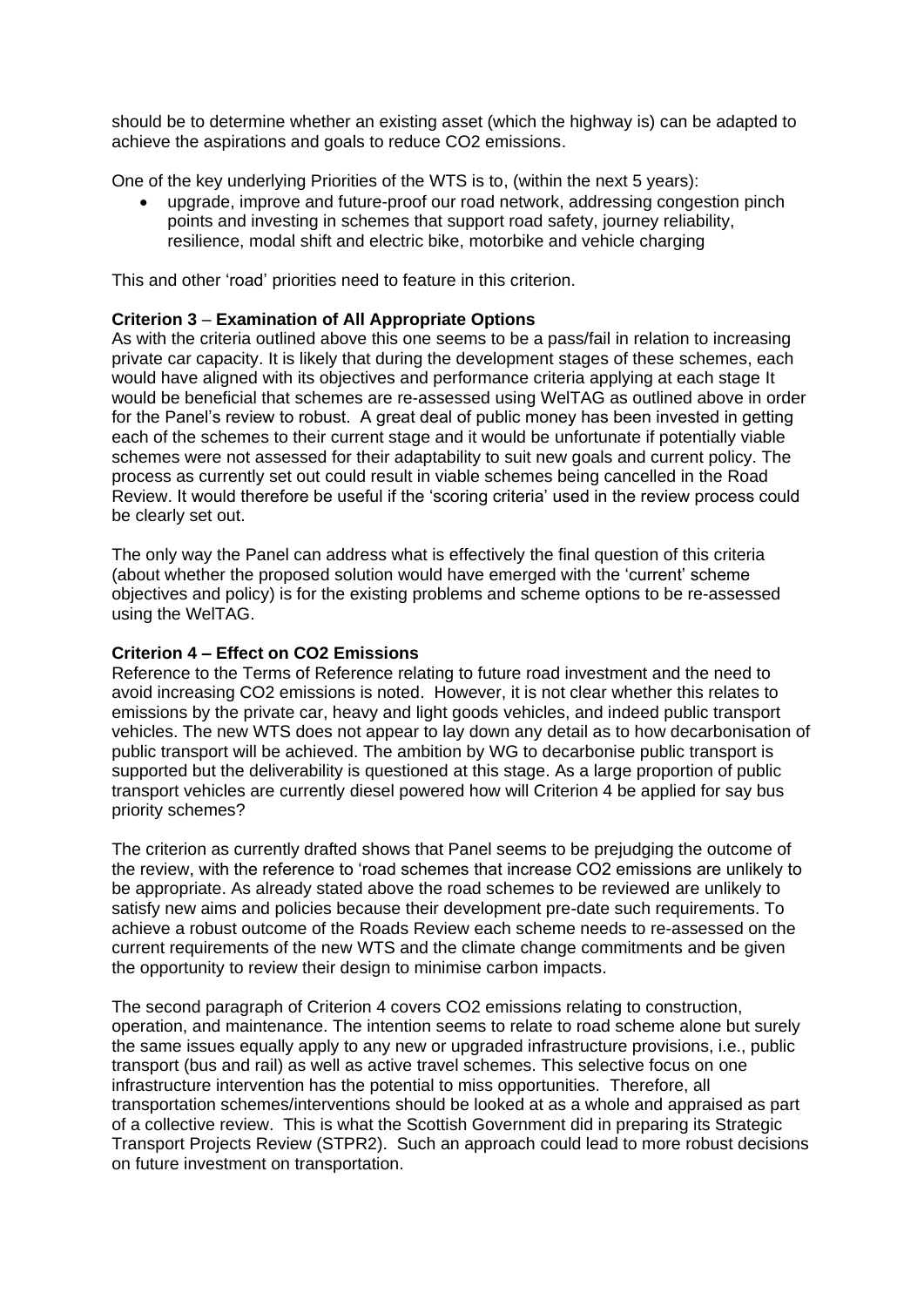### **Criterion 5 – People and Communities**

It is considered that any community benefit the road scheme might provide is extremely important, even if CO2 is increased. A balanced assessment is required of the scheme's merits and disbenefits rather than a pass/fail because of one factor.

#### **Criterion 6 – Good for the Environment**

Similar to Criterion 5 this is a crucial factor to be considered, but the same issues apply in terms of the criteria's score in the overall context. (i.e. Is it a pass/fail situation?). The potential of any impacts could vary depending upon the scheme's location and its strategic importance, i.e., each scheme needs to be looked at in context of it's particular location/place in the community. The potential or not for any mitigation measures should impacts arise in the review are not covered in the criterion's text.

#### **Criterion 7 – Good for Planes and the Economy**

This is a crucial factor in any review. Again, the scheme should be re-assessed using the new goals and objectives, using WelTAG for this criterion to be robust. Assessing against the new WTS is one thing but being confident that the scheme can be delivered is quite another. Therefore, a Delivery Plan for the WTS needs to be developed beforehand. To establish whether or not the scheme is good value for money the Panel will need to be supported by a technical team to undertake the analysis. Overall, the text for this criterion appears to underplay the importance of economic performance relative to the other appraisal criteria.

#### **Criterion 8 – Culture and Welsh Language**

In broad terms it is unlikely that the schemes listed will have significant impacts (positive and negative) inn respect of this criteria. Without knowing any weighting/scoring proposals it is difficult to comment on whether this criterion will result in incorrect decisions from this review.

#### **Criterion 9 – Robustness against Different Possible Futures**

This criterion seems to require an assessment of a scheme's compatibility with the wellbeing aspects of Future Generations Act and its overall robustness for a range of possible future scenarios, policies and social trends. Considering the long-term is one of the 5 Ways of Working under the Act and that will be scheme specific. All of these aspects can be covered by a review of each project. However, the other 4 Ways of Working (Integration, Involvement, Collaboration and Prevention) are more subjective as they are principally about the actions of public bodies and individuals addressing well-being aspects and actions to prevent problems. The criterion refers to the need to address a scheme's value for money and how this may be affected by economics, demographic and other changes not anticipated (at the time of appraisal). This implies that Criterion 9 will be applied to the 'current' status of the scheme, but as indicated in earlier sections a re-appraisal of the scheme is required based on the new WTS (and using WelTAG). There should also be an opportunity for schemes to revisit their 'design' requirements to address the findings of this Review. Various scenarios can therefore be appraised to robustly address the Criterion 9.

One of the key aims of the new WTS is to achieve a modal shift away for the car towards public transport and active travel. It may benefit scheme appraisal if a specific criterion could be added to assess whether the highway proposal can provide or be adapted to accommodate dedicated public transport services and/or active travel provisions.

The means of scoring a scheme against this criterion is not clear. Reference to the Future Generations Act, bearing in mind that it seems central to the new WTS, implies that a scheme's compatibility to it, or not, could result in a failure. It is important therefore for a scoring mechanism to be confirmed by the Review Panel /Welsh Government to understand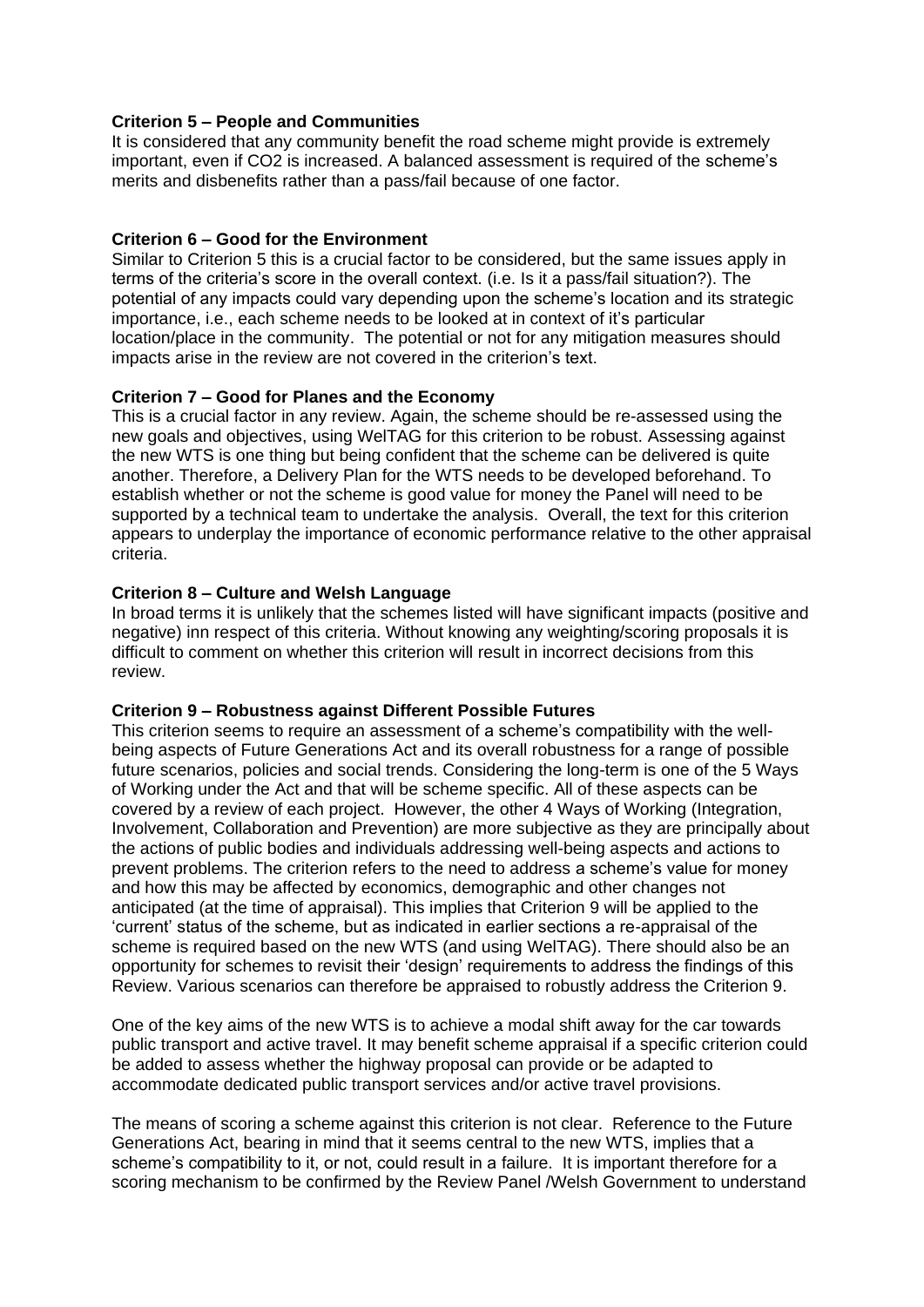the intent and to ensure consistency in scheme development and appraisal. This applies to all of the nine criteria set out in the Initial Draft document.

# **REVIEW PROCESS**

The reference to the scheme reviews being undertaken using a systematic process by Panel members, with the Secretariat and technical support is noted. Given the existence of WelTAG, which is a recognised and well used appraisal process, the need to implement a new process is unnecessary (and somewhat contradictory). Whilst reviewing the existing data, reports and the like is useful background to a scheme's current status, the importance of re-appraising each scheme against the new WTS must not be underestimated. Without such re-appraisals the Panel's reviews will not be robust.

# **MAIN CONCERNS WITH REVIEW**

- The selection criteria for scoring each scheme to pass or fail have not been confirmed. It is crucial that such criteria are set out to ensure robustness.
- The review criteria does not cover the important consideration of road safety. This is a key requirement and must be included in the Roads Review. The WTS is aspirational but also very challenging and its deliverability has yet to be tested. Preparation and publication of the Delivery Plan is vital to address this aspect.
- It is focused on roads schemes only; but like the Scottish Government there would be benefit it addressing transportation interventions schemes as a whole to improve the robustness of decision making. In that regard the means of decarbonising public transport and indeed freight vehicles and rolling stock will be important considerations.
- The Context of the Review refers to Welsh Government's aim to reduce the number of car miles travelled per person by 10% by 2030. The means of achieving this is not defined but the issue raises a number of questions. Is it intended to be legally enforceable? How will it be monitored? Does the aim apply to 'conventionally' powered cars only? Basically, it seems out of step with the full Transport Sector Ambition Statement covered in the opening section of these comments.
- There are around forty strategic road network schemes alone to be reviewed, within a 9-month delivery window. Has the Panel the resources available to review all schemes, particularly given the need to use WelTAG throughout.
- The very substantial investment (capital and revenue) required to achieve the priorities and aims of the WTS, could influence decisions with road schemes being dropped based on the Sustainable Transport Hierarchy approach. The importance of roads in facilitating public transport and active travel provisions must not be overlooked in the Review process.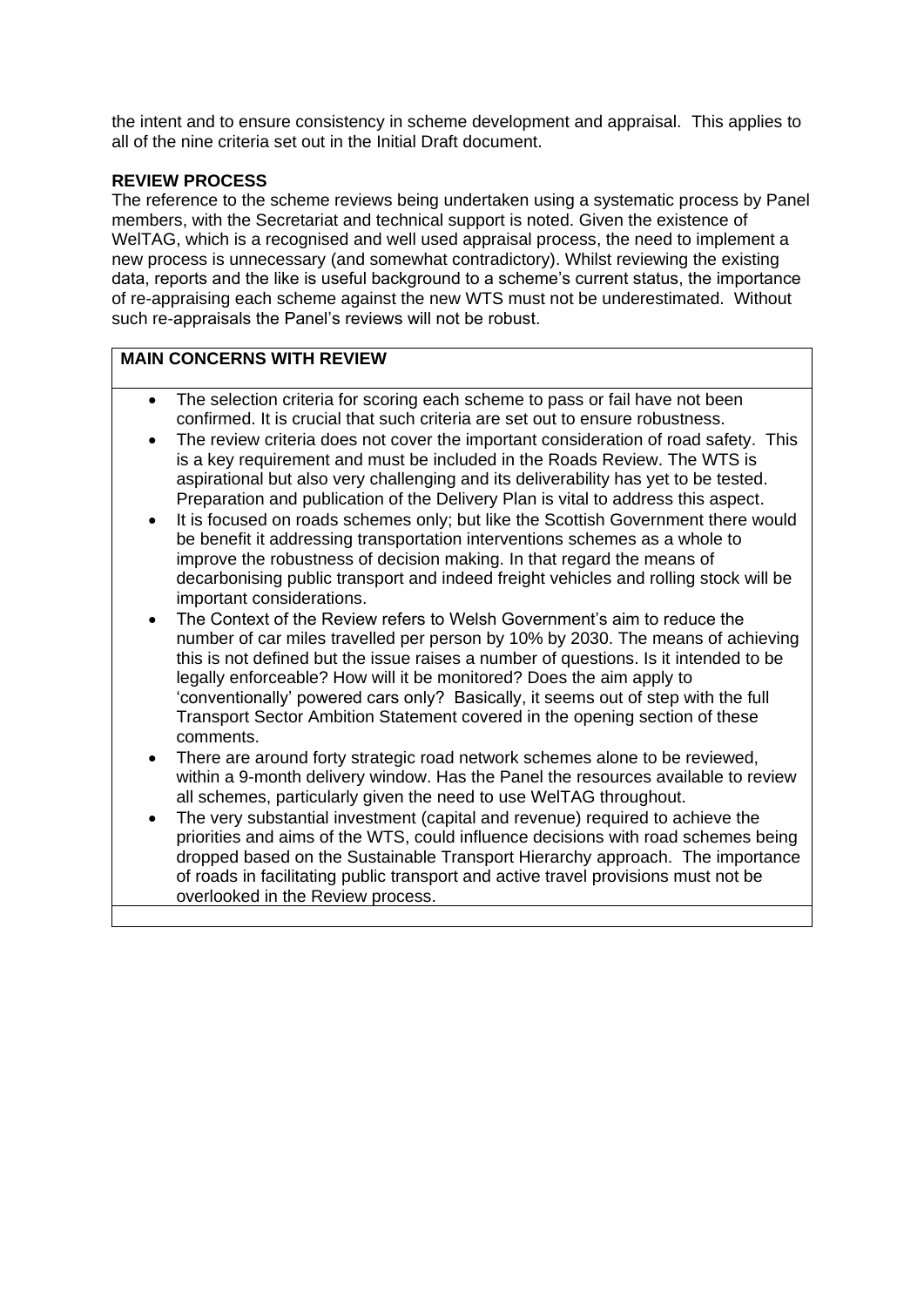# **BACKGROUND INFORMATION**

# **NEW WALES TRANSPORT STRATEGY 2021**

The new strategy is intended to shape the transport system in Wales over the next 20 years aimed at helping the Welsh Government achieve its target of net zero by 2050. The strategy sets out three priorities and three ambitions to achieve this by essentially changing the way we travel with fewer cars on the road, with more journeys made by walking, cycling or using public transport. Welsh Government recognises the strategy is ambitious, but the aim is to focus on reducing the need to travel, especially by private car. Where new transport infrastructure might be needed the strategy calls for a new approach. This would be through using the Sustainable Transport Hierarchy (STH) set out in the strategy, to give priority to meeting the demands for walking, cycling and public transport ahead of private motor vehicles. The strategy is quite wide ranging and aspirational, but it contains little detail as how it might be delivered. Welsh Government recognises a Delivery Plan is required and it will be published in the future. Implementing the commitments in the WTS with require very large capital investment on some major transport infrastructure provisions across Wales. An example of this is one of WG's priorities, over the next 5 years, is to "deliver our public transport Metro systems in all parts of Wales to improve services and better integrate other public transport and active travel with the rail system".

The Sustainable Transport Hierarchy is as follows:

- Walking and Cycling
- Public Transport

2

- Ultra-low Emissions l Vehicles
- Other Private Motor Vehicles

CIHT would suggest that the Sustainable Transport Hierarchy should include 'wheeling' at the top – i.e., Walking, Wheeling, and Cycling. CIHT supports a vision and validate system of transport delivery and has been undertaking work to better integrate planning to sustainable transport<sup>1</sup>. The triple access system<sup>2</sup> that incorporates digital connectivity is also something CIHT recommends as this will enable people to work remotely and supports the reduced need for travel. Behavioural science highlights how the physical environment is the largest factor for behavioural change because it takes into consideration whether there are appealing and safe ways where people can walk and cycle and also the availability of public transport services<sup>3</sup>.

The new Strategy was only issued in 2021 so a delivery plan to implement it has yet to be developed.

### **Key Areas of Concern with New Wales Transport Strategy**

- Deliverability of the Strategy. Urgent need to prepare and publish an associated Delivery Plan.
- The availability of suitable financial budget to deliver the priorities and outcomes of the WTS

<sup>1</sup> [https://www.ciht.org.uk/knowledge-resource-centre/resources/better-planning-better-transport-better](https://www.ciht.org.uk/knowledge-resource-centre/resources/better-planning-better-transport-better-places/)[places/](https://www.ciht.org.uk/knowledge-resource-centre/resources/better-planning-better-transport-better-places/)

https://www.researchgate.net/publication/301344809 Guidance for transport planning and policymaking in the face of an uncertain future

<sup>3</sup> https://www.ciht.org.uk/news/five-minutes-on-behaviour-change-and-net-zero/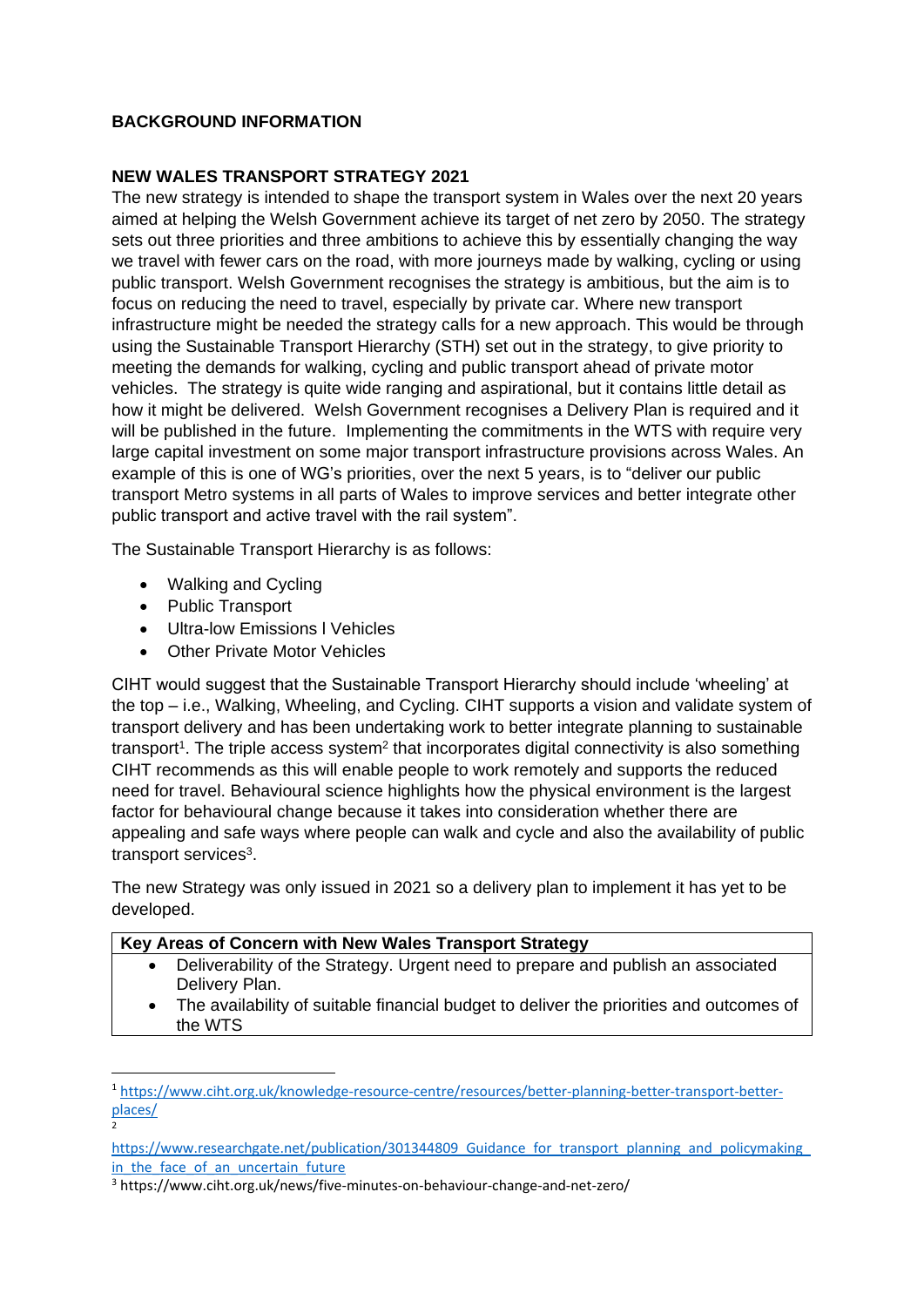- At face value the WTS is ambitious, but it comes across as somewhat anti-car. The Sustainable Transport Hierarchy (STH) is fine and the strategy has an aim to achieve a 45% modal share for public transport and walking and cycling by 2040, which represents a 13% increase from the present figure. Given the STH is that ambitious enough?
- It is not clear how decarbonisation of public transport will be achieved.
- Is the 5 year time frame given to deliver the wide range of schemes within the Priorities of the various Mini Plans or the WTS achievable? Take for example the Priority to - "upgrade, improve and future-proof our road network, addressing congestion pinch points and investing in schemes that support road safety, journey reliability, resilience, modal shift and electric bike, motorbike and vehicle charging". That's a bid ask.

# **THE SITUATION IN SCOTLAND**

The Scottish Government introduced its "National Transport Strategy - Protecting Our Climate and Improving Lives" in February 2020. The Strategy sets out the Scottish Government's vision, which is underpinned by four Priorities, each with three associated Outcomes. The Strategy is quite similar to the new WTS developed by Welsh Government in 2021 with the same focus on reducing CO2 emissions and influencing travel choice away from the private car onto sustainable forms of transport. Clearly, there are some differences in the detail. For example, 37% (2017) of Scotland's greenhouse gas emission are accounted for by transport. Wales's equivalent emissions from transport is 17% (2018). The significant difference between the two figures is explained in part by Scotland's emissions from Aviation is 15%, whilst for Wales International Aviation and Shipping only accounts for 1% of its emissions. Scotland's version of the Strategy has a similar Sustainable Transport Hierarchy to that of Wales with 'Walking and Wheeling' being top, followed by Cycling with the Private Car being bottom.

Scotland's Delivery Plan 2020-2022 (for its NTS) addresses the government's aims and outlines the means of implementation of planned actions across the transportation sectors for active travel, public transport, roads (trunk roads and motorways), freight, seaports and airports. Importantly, the Delivery Plan outlines the investment and actions necessary to decarbonise public transport.

A bullet point summary of key elements of that Plan are as follows:

- "Provision of financial support through innovative financial products to shift to zero emission buses as part of the aim to decarbonise transport. Through the Bus Decarbonisation Task Force the aim is to ensure that the majority of new buses purchased from 2024 are zero -emission".
- "Explore the potential battery-electric and hydrogen fuel cell buses investing £120m over 5 years".
- Scotland's objective is to decarbonise passenger rail by 2035, ahead of the 2040 target
- "Use the dedicated £25M Scottish Strategic Rail Fund to help unlock specific opportunities for rail freight across Scotland, to help facilitate modal shift".
- "To achieve resilience on the road network we will design and deliver the programme of already committed trunk road improvements, supporting local and regional economies sustainability".